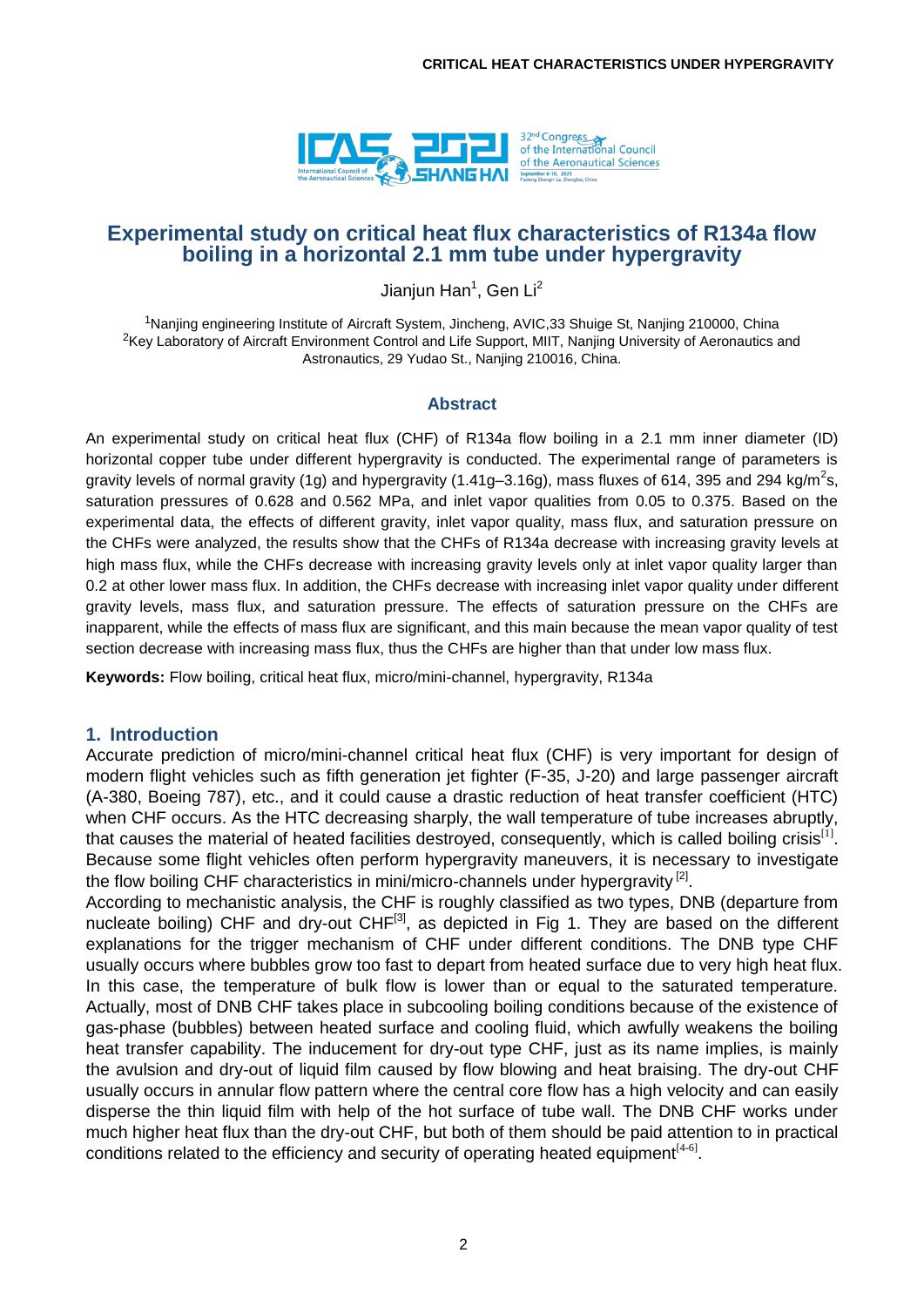

Figure 1 –Qualitative depiction of the flow boiling map and critical heat flux Kim et al.<sup>[7]</sup> conducted experiments for the vertical orientation under outlet pressures of 13, 16.5, and 23.9 bar, mass fluxes of 285–1300 kg/m<sup>2</sup>s and inlet subcooling temperatures of 5–40℃ in the R134a CHF test loop. The results showed that the CHF in the rifled tube was enhanced to 40–60% for the CHF in the smooth tube with depending on the rifled geometry and flow parameters such as pressure and mass flux. Haas et al.<sup>[8]</sup> investigated critical heat flux for flow boiling of water at low pressures on technically smooth surface tubes. The experiments were performed in a vertical annular test section of two coaxial tubes, and the inner Zircaloy-4 tube with an outer diameter of 9.5 mm was directly heated over a length of 326 mm. The experimental parameters of inlet subcooling enthalpy, outlet pressure and mass flux were varied in the ranges of 100–250 kJ/kg, 115–300 kPa, and 250–1000 kg/m<sup>2</sup>s. They concluded that the CHF values were almost constant for pressures between 120 and 200 kPa, and showed an increasing tendency for pressures between 200 and 300 kPa for constant mass flux and inlet conditions. Ali and Palm<sup>[9]</sup> carried out experiments in vertical circular mini-channels with internal diameters of 1.22 mm and 1.70 mm and a fixed heated length of 220 mm. They used R134a as working fluid. Mass flux was varied from 50 kg/m2 s to 600 kg/m<sup>2</sup>s and experiments were performed at two different system pressures corresponding to saturation temperatures of 27 ℃ and 32 ℃. Experimental results showed that the dry-out heat flux increased with mass flux and decreased with tube diameter while system pressure had no clear effect for the range of experimental conditions covered. Qu and Mudawar $[10]$  measured CHF for a water-cooled micro-channel heat sink containing 21 parallel 215×821 μm channels. Tests were performed with deionized water over a mass velocity range of 86–368 kg/m<sup>2</sup>s, inlet temperatures of 30 and 60 ℃, at an outlet pressure of 1.13 bar. They founded that CHF in mini/micro-channel heat sinks increased with increasing mass velocity but, because of the loss of subcooling due to the backward vapor flow, CHF was virtually independent of inlet temperature. This was a fundamental departure of mini/micro-channel heat sink behavior from that of single mini-channels. Mauro et al.<sup>[11]</sup> studied an extensive experimental campaign for the measurement of saturated CHF in a multimicrochannel copper heat sink. The base critical heat flux was measured using three HFC Refrigerants (R134a, R236fa and R245fa) for mass fluxes ranging from 250 to 1500 kg/m<sup>2</sup>s, inlet subcooling from -25 to -5 K and saturation temperatures from 20 to 50  $\degree$ C. The analysis showed that significantly higher CHF was obtainable with the split flow system (one inlet–two outlets) compared to the single inlet–single outlet system, providing also a much lower pressure drop. Wojtan et al.<sup>[12]</sup> performed a series of tests to determine the saturated CHF in 0.5 mm and 0.8 mm internal diameter micro-channel tubes as a function of refrigerant mass velocity, heated length, saturation temperature and inlet liquid subcooling. The working fluid was R134a and R245fa. The results show a strong dependence of CHF on mass velocity, heated length and microchannel diameter but no influence of liquid subcooling  $(2-15 \degree C)$  was observed.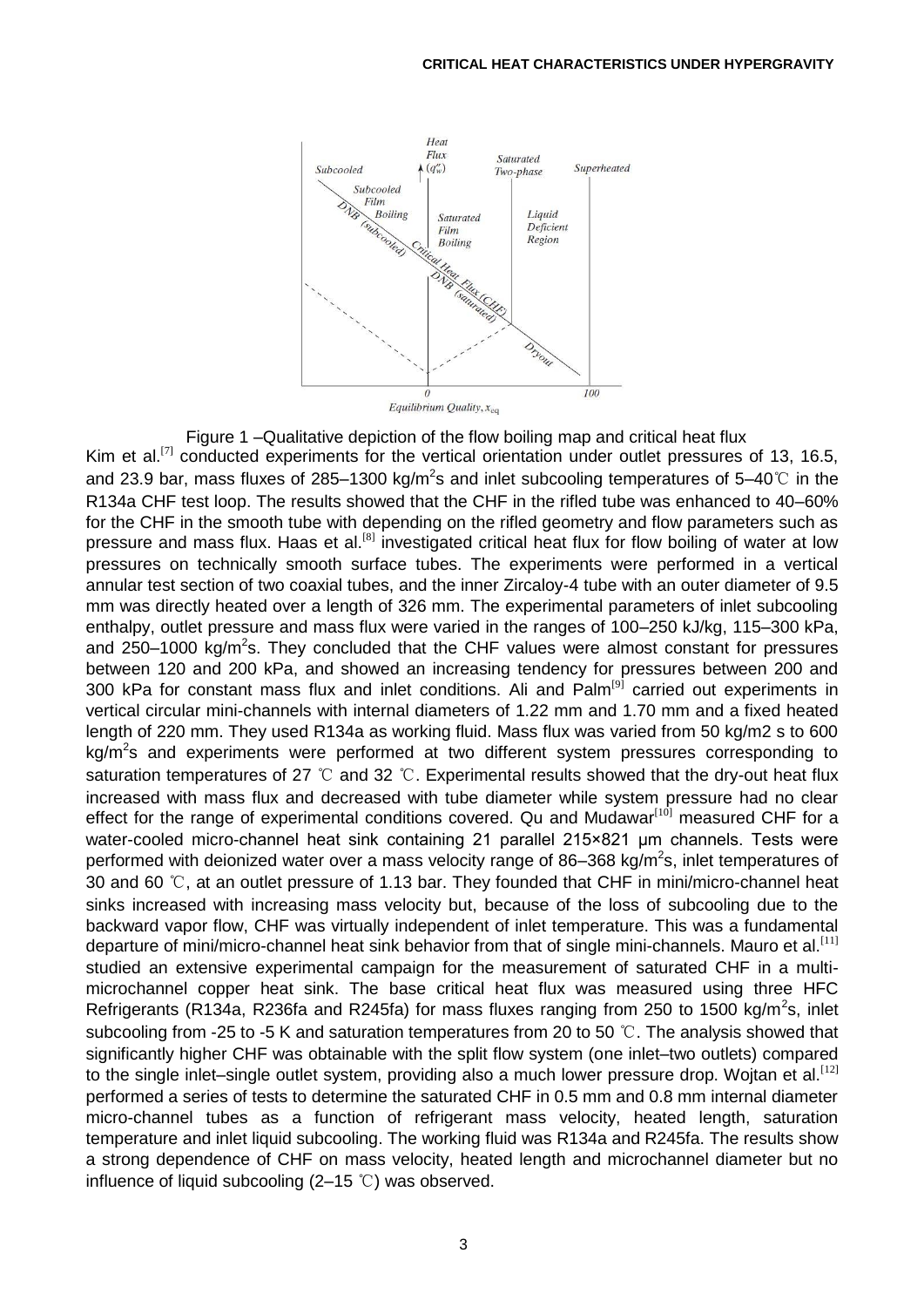An overview of the previous work shows that studies on the CHFs are mainly conducted under normal gravity (1g), and few literatures reported under hypergravity. This paper presents an experimental study on flow boiling CHF of R134a in a 2.1 mm horizontal smooth tube under hypergravity levels by using a centrifugal machine on the ground. In addition, the experimental data are compared among different gravity levels, inlet vapor qualities, mass fluxes and saturation pressures.

# **2. Experimental apparatus and procedure**

## 2.1 Experimental setup

The experimental setup for investigating the critical heat flux of saturated flow boiling under hypergravity is composed of a centrifugal acceleration machine, a refrigerant loop, and a measurecontrol system.

The centrifugal acceleration machine consists of a turntable, two electric brushes and a motor, as shown in Fig. 2. The turntable provided the required centripetal acceleration to simulate the hypergravity environment by adjusting the electrical frequency of the motor, and the power used by the equipment on the turntable was supplied through the electric brushes during the experiment.



Figure 2 –Schematic and reality image of the centrifugal acceleration machine

Figure 3 –Schematic of the refrigerant loop

The refrigerant loop consisted of a preheater, test section, condenser, micro gear pump, micro flow meter, strip heater, and a receiver with semiconductor cooling plate, as shown in Fig. 3. The liquid refrigerant R134a in the receiver is pumped by the micro gear pump. Then, it passes through the micro flow meter, entering the preheater, where it is heated to a saturation boiling state with a preset vapor quality by adjusting the preheater DC supply power. The saturated two-phase refrigerant from the preheater passes through the developing section and flows into the test section, where it is heated to a required outlet quality by adjusting the DC power supplied to the test section. Flowing out the test section, the refrigerant is directed to the condenser, where it is condensed and subcooled by exchanging heat with the ice-liquid water, and then returns back to the receiver. In this way, the refrigerant circulates in the experimental loop ceaselessly.

The test section was made of a 200 mm long straight copper tube with an ID of 2.1 mm and an outer diameter (OD) of 4 mm. The test section was wound uniformly with an enameled Ni-Cr wire as the heating device, which was connected with the DC power supply, and then was covered with insulation materials, as shown in Fig. 4. The preheater was made of the same copper tube and had the heating device made of the same way as the test section. The receiver outside surface was mounted with the strip heater and semiconductor cooling plate controlled by electrical power to keep the system pressure stable. In order to eliminate the entrance effect, immediately preceding the test section is a 0.1 m long straight developing section made of the same copper tube as the test section. All the tubes and containers in the refrigerant loop were well insulated, and all the tube connections had smooth interfaces to avoid the interference with the flow patterns. The refrigerant flow rate was regulated by the frequency inverter of the pump. Four T-type thermocouples were fixed evenly along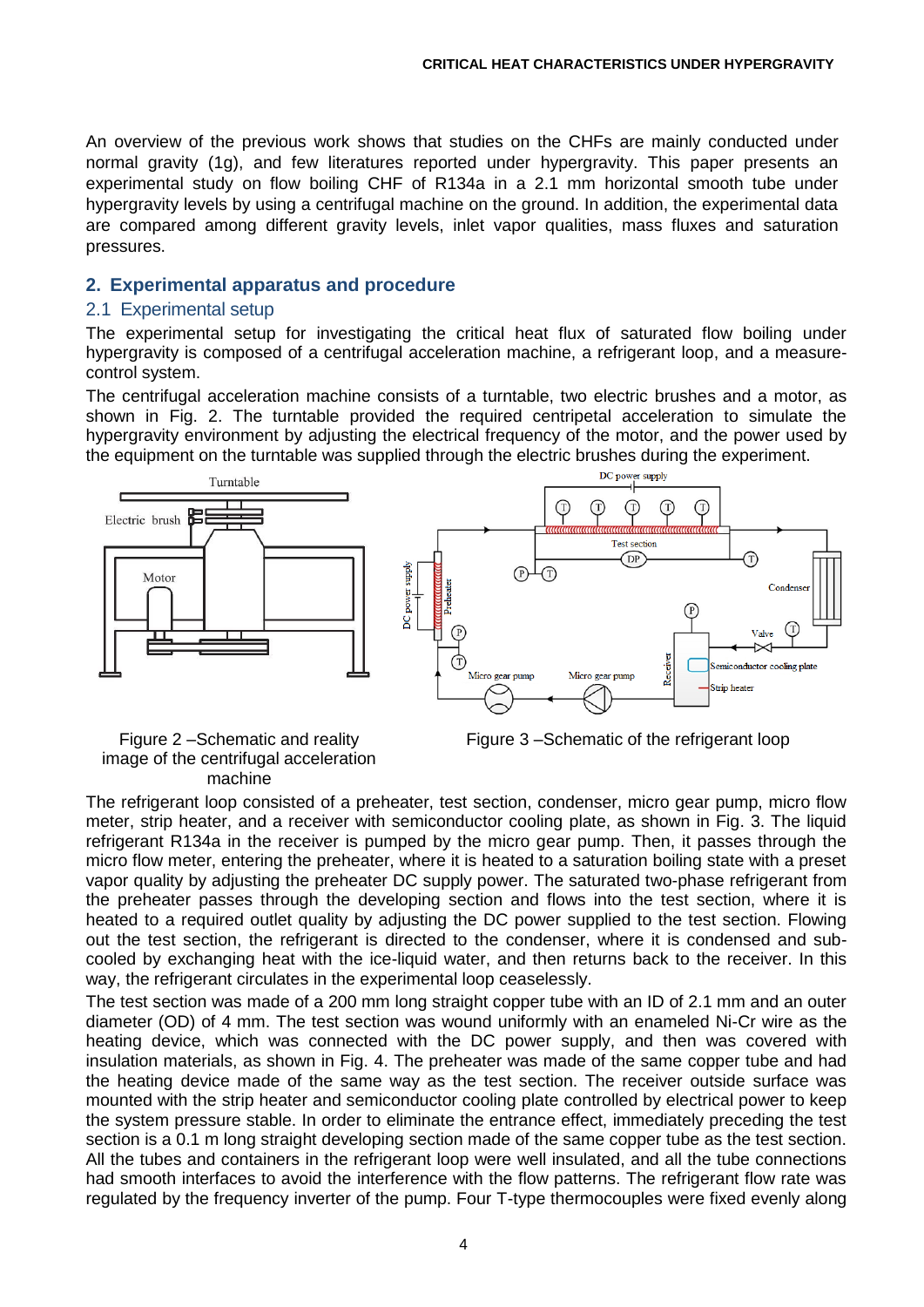the test section, and two on the inlet and outlet tube wall of the preheater to measure the outer wall temperature.

The test section was horizontally fixed on the turntable with a distance of 0.9 m to the central axis, the flow direction of the refrigerant in the test section is from the right to the left, and the turntable rotates anti-clockwise, as shown in Fig. 5. This arrangement ensures the same centripetal acceleration vectors perpendicular to the test section, i.e. the centripetal acceleration vectors perpendicular to the test section keep constant along the flow direction.







Figure 4 –Schematic of the test section Figure 5 –Location of the test section in the turn table

# 2.2 Experimental procedure

At first, the centrifugal acceleration machine was set in stationary state, while the mass flow rate, saturation pressure, heating power of the test section and heating power of the pre-heater were regulated to the desired values when a steady state was reached. Then, the centrifugal acceleration was successively regulated from 0 to 3 g with an interval of 1 g by regulating the rotational speed of the centrifugal acceleration machine, while keeping the mass flow rate, saturation pressure, heating power of the test section, and heating power of the pre-heater constant. The data were taken every time the steady state was reached, and thus the experimental data under different gravity levels were obtained.

## **3. Data reduction**

## 3.1 Centripetal acceleration and hypergravity

Since the test section length *L* (200 mm) is much shorter than the arm length  $L_a$  (900 mm), the distance between the middle of the test section and the central axis of the turntable, the centripetal acceleration in the middle of the test section can be used to represent that of the whole test section. Therefore, the centripetal acceleration of the test section  $a<sub>c</sub>$  was calculated by

$$
a_c = (2\pi n)^2 L_a \tag{1}
$$

The hypergravity  $a_h$  is the resultant of the centripetal acceleration  $a_c$  and Earth's gravity (1 g), which was determined by

$$
a_h = \sqrt{a_c^2 + g^2} = g\sqrt{(a_c/g)^2 + 1} \tag{2}
$$

When the rotational speed  $n = 0$ ,  $a_c = 0$  and  $a_h = 1$  g, meaning that the refrigerant flow is under Earth's gravity. On the other hand, when  $n > 0$ ,  $a_c > 0$  and  $a_c/g > 0$  so that  $a_h > 1g$ , meaning that the refrigerant flow is under hypergravity.

## 3.2 Saturation pressure

The refrigerant is in saturated state before entering the test section, thus the saturation pressure of the test section p is determined by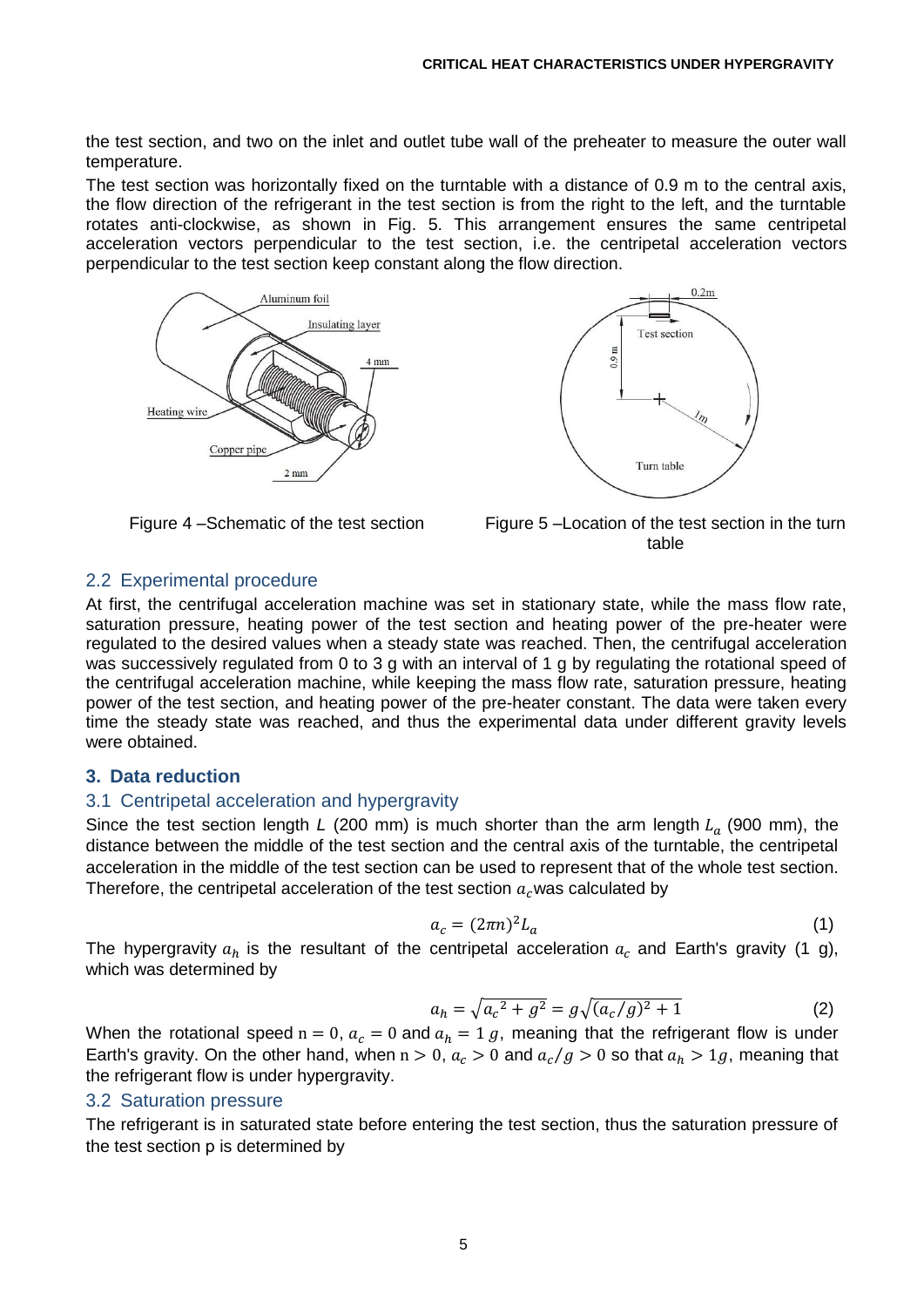$$
p = p_m - \frac{1}{2}\Delta p \tag{3}
$$

where  $p_m$  is the inlet pressure and  $\Delta p$  is the pressure drop of the test section. When knowing p, the saturation temperature of the refrigerant in the test section can be obtained by using NIST's software REFPROP.

#### 3.3 Vapor quality

The vapor quality was determined using the energy balance method. Since the outlet of the preheater is the inlet of the test section, the inlet vapor quality of the test section  $x_{in}$  was calculated by

$$
x_{in} = \frac{1}{h_{ig,in}} \left( \frac{Q_{pre}}{m} - \Delta h_{l,per} \right) \tag{4}
$$

where  $h_{i q, in}$  is the latent heat of vaporization of the refrigerant at the inlet of the test section,  $\Delta h_{l,per}$ is the liquid enthalpy difference between the outlet and the inlet of the preheater,  $m$  is the mass flow rate, and  $Q_{\text{pre}}$  is the net heating power of the pre-heater.

Similarly, the outlet vapor quality of the test section was calculated by

$$
x_{out} = x_{in} + \frac{Q_{test}}{mh_{ig,out}}
$$
 (5)

where  $h_{iq,out}$  is the latent heat of vaporization of the refrigerant at the outlet of the test section.  $Q_{test}$ is the net heating power of the test section. The average vapor quality of the test section was obtained by taking the arithmetic mean value of the inlet and outlet vapor qualities:

$$
x = \frac{1}{2}(x_{in} + x_{out})
$$
 (6)

#### 3.4 Heat flux

The heat flux of the test section is calculated by

$$
q = \frac{Q_{test}}{A_{heat}}\tag{7}
$$

Where  $A_{heat}$  is the heating area of the test section.

# **4. Uncertainty and reliability validation**

#### 4.1 Uncertainty

Each thermocouple used in the present experiment was calibrated by using a high precision calibration bath with an accuracy of 0.1  $\degree$ C. The mass fluxes were measured by a micro flow meter, which had a measuring range of  $5-1000$  ml/min with an accuracy of  $\pm 0.5\%$  full scale (FS), and the micro flow meter was installed near the center of the turntable to reduce the interferences from the vibration and centrifugal force. Two pressure transmitters having a measuring range of 0–1 MPa and an accuracy of 0.5% FS were used to measure the inlet relative pressures of both the test section and the preheater, and the inlet absolute pressures of the test section and preheater were calculated by adding the inlet relative pressures and the ambient pressure measured by an aneroid barometer, which had an accuracy of  $\pm 100$  Pa. The experimental uncertainties of measured and calculated parameters, including diameter, length, temperature, mass flow rate, relative pressure, heat flux, vapor quality, rotating speed and hypergravity were summarized in Table 1.

|  | Table 1 –Uncertainties of measured and calculated parameters |  |
|--|--------------------------------------------------------------|--|
|  |                                                              |  |

| Parameter         | Uncertainty  |
|-------------------|--------------|
| Tube diameter     | $± 10 \mu m$ |
| Tube length       | $± 1$ mm     |
| Temperature       | $\pm$ 0.1 °C |
| Mass flow rate    | $± 0.5%$ FS  |
| Relative pressure | $± 0.5\%$ FS |
| Ambient pressure  | $± 100$ Pa   |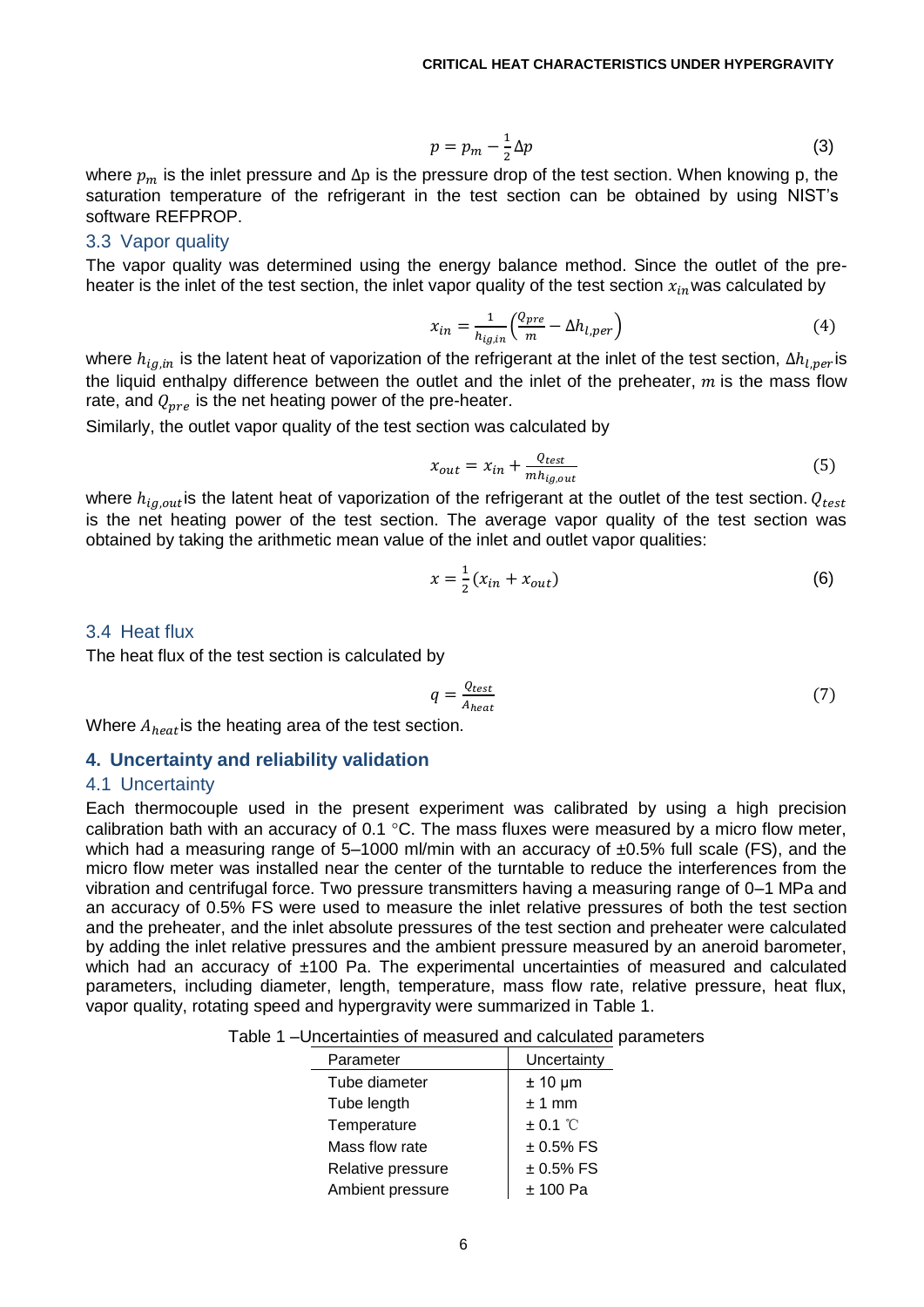| Uncertainty   |
|---------------|
| $\pm$ 1.37 %  |
| $\pm 0.2 \%$  |
| $\pm 0.42 \%$ |
|               |

#### 4.2 Reliability validation

The reliability of the experimental setup was validated through the single-phase heat transfer experiments under Earth's gravity. The experimental single-phase Nusselt number was compared with the Gnielinski<sup>[13]</sup> correlation to validate the experimental system. One of the results is illustrated in Fig. 6, which shows that the measurements of the single-phase Nusselt number agrees well with the predictions of the Gnielinski correlation, indicating that the experimental setup for CHF of R134a was reliable.





# **5. Experimental results and discussion**

The experimental conditions of the R134a saturated flow boiling CHF were the gravity levels of 1g (Earth's gravity) 1.41g, 2.24g, and 3.16g, mass fluxes of 614, 395 and 294 kg/m<sup>2</sup>s, saturation pressures of 0.628 and 0.562 MPa, and inlet vapor qualities from 0.05 to 0.375, as shown in the Table 2.

Table 2 Experimental conditions under different gravity levels

| rable 2 Experimental conditions under unierent gravity levels |             |       |                   |  |
|---------------------------------------------------------------|-------------|-------|-------------------|--|
| $G$ (kg/m <sup>2</sup> s)                                     | p (MPa)     | $a_c$ | $a_h$             |  |
| 614, 395, 294                                                 | 0.628,0.562 | 0 g   | 1 g               |  |
| 614, 395, 294                                                 | 0.628,0.562 | 1 g   | 1.41 $g$          |  |
| 614, 395, 294                                                 | 0.628,0.562 | 2g    | $2.24$ g          |  |
| 614, 395, 294                                                 | 0.628,0.562 | 3 a   | 3.16 <sub>g</sub> |  |

| The experimental results of the CHF under three hypergravity levels (1.41g, 2.24g, and 3.16g) and       |
|---------------------------------------------------------------------------------------------------------|
| normal gravity (1g) are illustrated in Fig. 7, where the normal gravity data are included to facilitate |
| the comparison of the different gravity effects.                                                        |



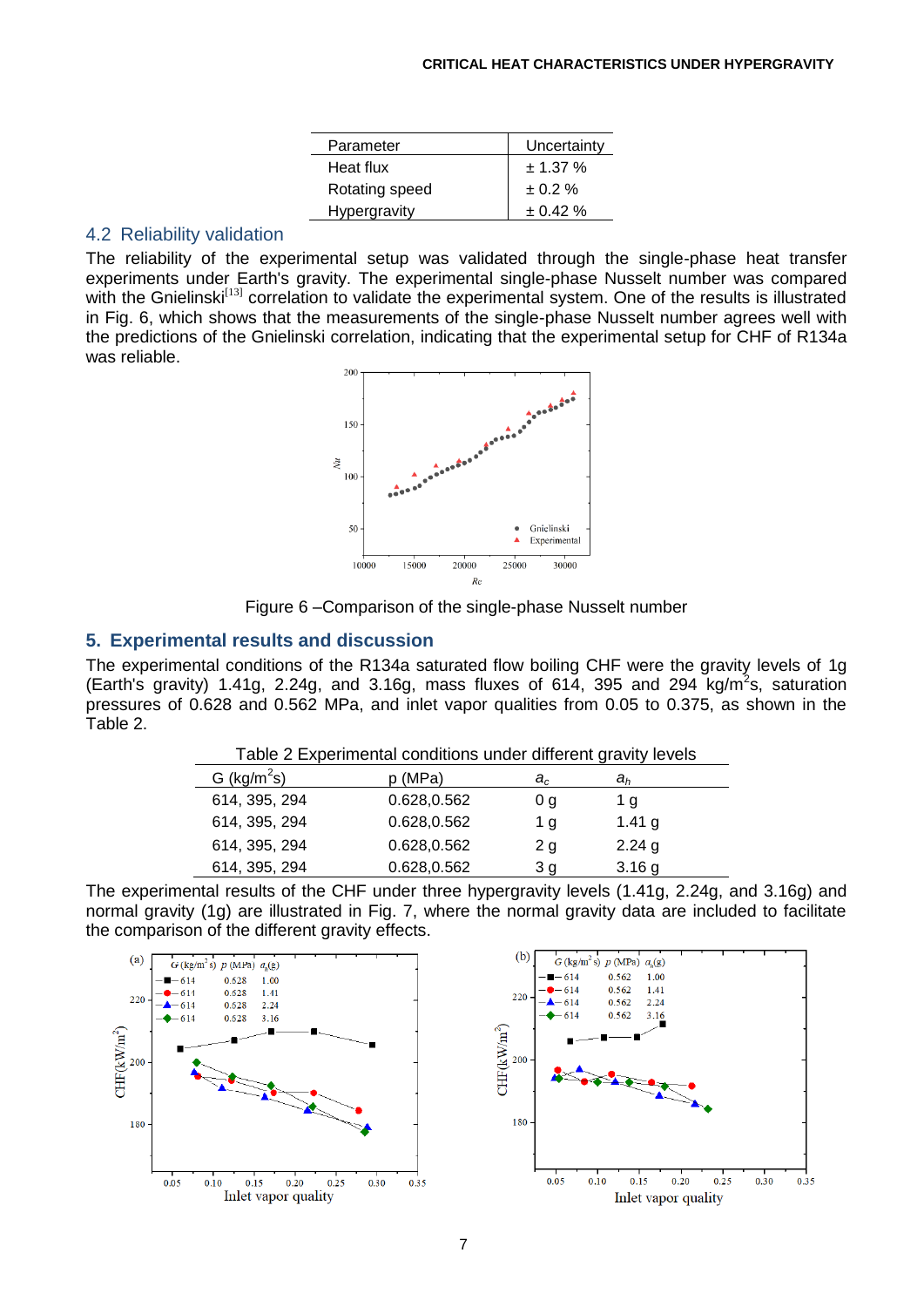



#### From Fig.7, the following points can be seen:

(1) The CHFs of R134a decrease with increasing gravity levels for whole range of inlet vapor quality at conditions of G = 614 kg/m<sup>2</sup>s (Fig. 7a, Fig. 7b), while at other two mass flux conditions G = 395 and 294 kg/m<sup>2</sup>s, the CHFs decrease with increasing gravity levels only at inlet vapor quality larger than 0.2. Therefore, the conclusion can be gained that the effects of gravity levels are more significant at high mass flux than that at low mass flux.

(2) The trends of the CHF variation with inlet vapor quality under different gravity levels, mass flux, and pressure are similar to each other, all decrease evidently with increasing inlet vapor quality. The main reason is that more inlet vapor quality lead to more vapor quality of test section, and the more vapor quality is, the higher gas volume fraction is, which could cause dry-out occurs more easily.

(3) The effects of saturation pressure on the CHFs are inapparent through Fig. 7 (a) and (b), Fig. 7 (c) and (d), Fig. 7 (e) and (f), and the CHF increase with increasing mass flux obviously, as can be seen from Fig. 7 (a), (c) and (e). One reason that the enhancement of increasing saturation pressure on the CHFs is indistinct due to the pressure difference of the experiments is small, the high pressure is 0.628 MPa, and the lower one is 0.562 MPa, just a little bit more than 11% of difference. Higher mass fluxes lead to higher CHFs mainly because that at the same inlet vapor quality and saturation pressure, the mean vapor quality of test section decrease with increasing mass flux, thus the CHFs are higher than that under low mass flux.

## **6. Conclusions**

A series of experiments on the two-phase flow boiling CHF of R134a in a horizontal 2.1 mm tube under normal gravity (1g) and hypergravity levels (1.41g–3.16g) were conducted, with mass fluxes of 614, 395 and 294 kg/m<sup>2</sup>s, saturation pressures of 0.628 and 0.562 MPa, and inlet vapor qualities from 0.05 to 0.375. With the experimental data, the effects of the gravity level, inlet vapor quality, mass flux, and saturation pressure on the CHFs were analyzed, the conclusions are summarized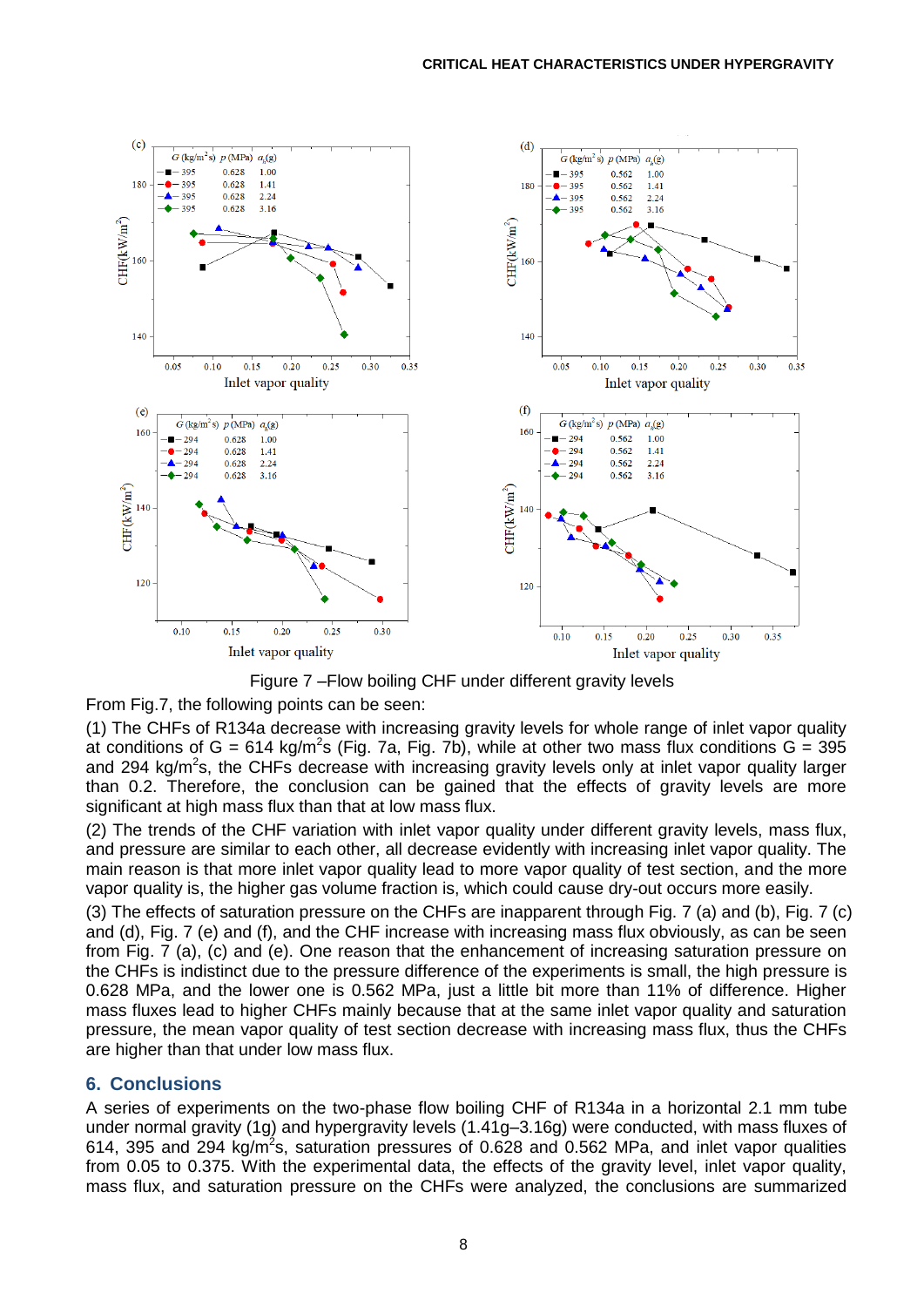below.

(1) The CHFs of R134a decrease with increasing gravity levels at high mass flux, while the CHFs decrease with increasing gravity levels only at inlet vapor quality larger than 0.2 at other lower mass flux.

(2) The CHFs decrease evidently with increasing inlet vapor quality under different gravity levels, mass flux, and saturation pressure, and the trends are similar to each other.

(3) The effects of saturation pressure on the CHFs are inapparent, while the effects of mass flux are significant, this main because the mean vapor quality of test section decrease with increasing mass flux, thus the CHFs are higher than that under low mass flux.

# **7. Contact Author Email Address**

Mailto: [270473491@qq.com](mailto:270473491@qq.com)

# **8. Copyright Statement**

The authors confirm that they, and/or their company or organization, hold copyright on all of the original material included in this paper. The authors also confirm that they have obtained permission, from the copyright holder of any third party material included in this paper, to publish it as part of their paper. The authors confirm that they give permission, or have obtained permission from the copyright holder of this paper, for the publication and distribution of this paper as part of the ICAS proceedings or as individual off-prints from the proceedings.